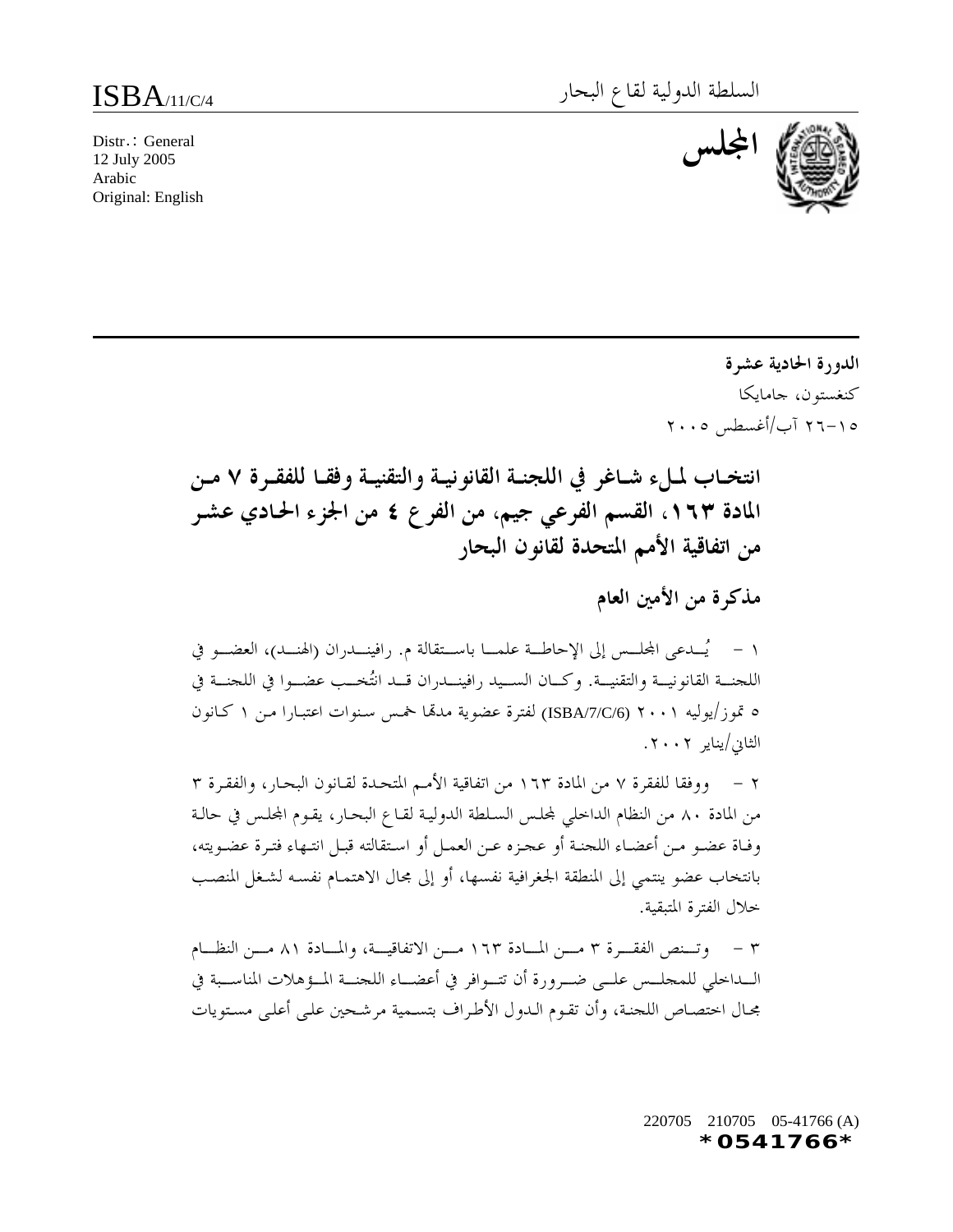الكفاءة والتراهة مـن ذوي المـؤهلات في الميـادين ذات الصـلة ضـمانا لممارسـة اللجنـة وظائفهـا على نحو فعال.

٤ - وقـد أبلغـت حكومـة الهنـد الأمانـة العامـة للسـلطة، بموجـب مـذكرة شـفوية مؤرخـة ٦ تموز/يوليه ،٢٠٠٥ بتسمية سـيامال كـانتي داس، المستشـار في إدارة تنميـة المحيطـات التابعـة لحكومـة الهنـد وعضـو اللجنـة السـابق (/11C/5/ISBA(، مرشـحا في الانتخابـات لمـلء المقعـد الشاغر في اللجنة، وترد في مرفق هذه الوثيقة السيرة الذاتية<sup>(١[\)](#page-1-0)</sup> للسيد داس.

<span id="page-1-0"></span>**\_\_\_\_\_\_\_\_\_\_**

<sup>(</sup>١) مستنسخة باللغة الأصلية التي قُدمت هبا.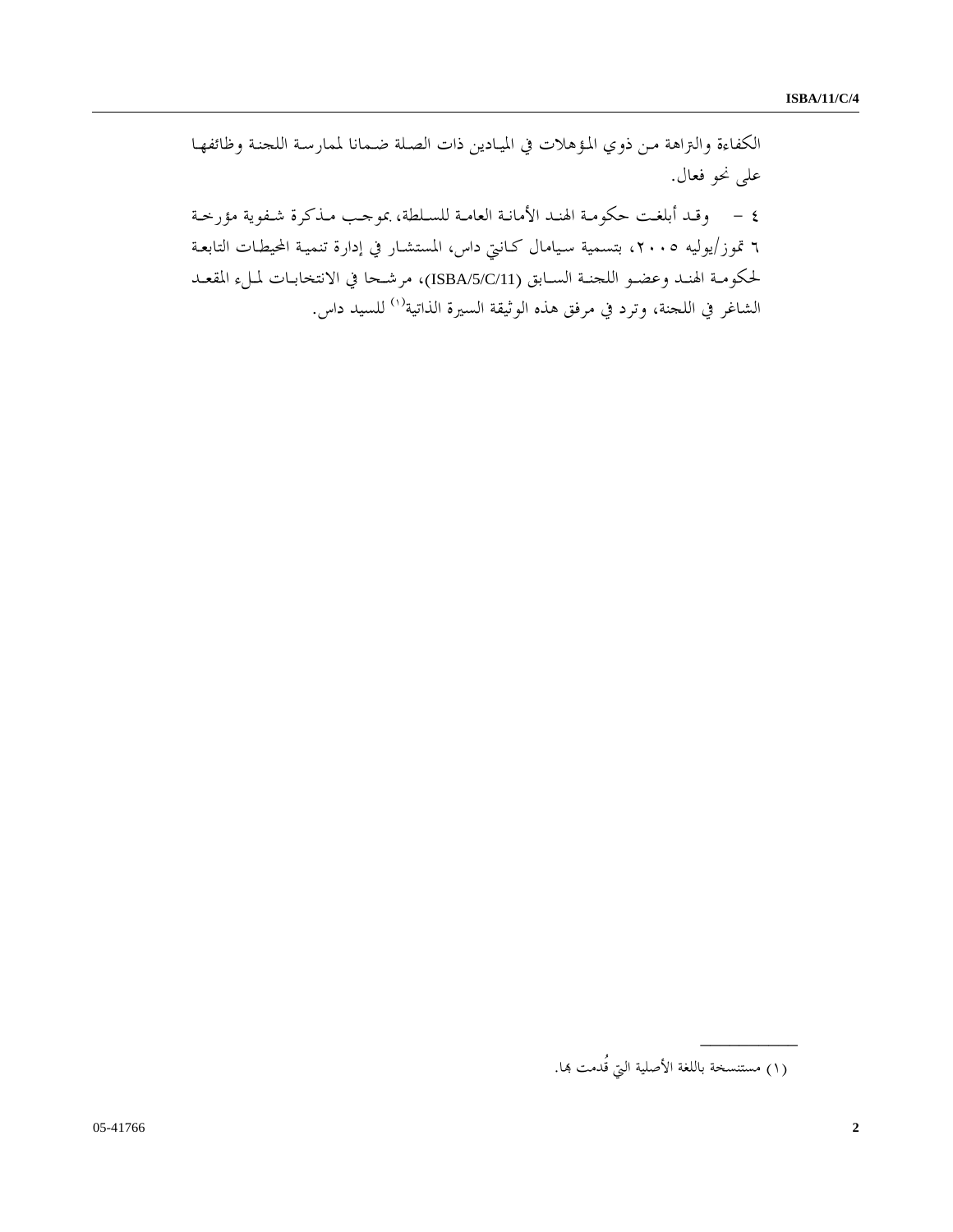# **Syamal Kanti Das (India)**

| Date of birth:    | 12 December 1952                                       |
|-------------------|--------------------------------------------------------|
|                   | Languages spoken: Bengali, English and Hindi           |
| Present employer: | Department of Ocean Development<br>Government of India |

## **Educational qualifications**

- 1986 University of Leeds, United Kingdom, MBA in project management, business policy, management finance and decision analysis
- 1974 Calcutta University, Bengal Engineering College, B.E. (Mining) in method of working, mining machinery, ventilation, mine management, legislation and safety
- 1969 West Bengal Board of Higher Secondary Exams in physics, chemistry, mathematics

### **Employment details**

| 29 April 1997-continuing          | Adviser, Department of Ocean Development,<br>Government of India                                                               |
|-----------------------------------|--------------------------------------------------------------------------------------------------------------------------------|
| 29 April 1992-28 April 1997       | Director (Scientific), Department of Ocean<br>Development, Government of India                                                 |
| 29 September 1988-29 April 1992   | Joint Director, Ministry of Environment and<br>Forests, Government of India                                                    |
|                                   | 6 September 1982-29 September 1988 Senior Research Officer, Planning Commission,<br>Government of India                        |
| 22 February 1977-2 September 1982 | Undermanager, Central Mine Planning and<br>Design Institute Ltd./Coal India Ltd. (Public<br>sector undertaking)                |
| 7 August 1975-21 February 1977    | Junior Executive Trainee, Central<br>Mine<br>Planning and Design Institute Ltd./Coal India<br>Ltd. (Public sector undertaking) |

### **Reports/articles published**

- 1. Energy and Environment
- 2. Seabed mining in Central Indian Ocean Basin Perspective and Prospects in the international Journal
- 3. Indian Polymetallic Nodules Programme

## **Membership in special national and international expert committees**

(a) Member Secretary of Expert Committee on Environmental Appraisal of Industrial Projects constituted by Ministry of Environment and Forests, Government of India, in 1988-90;

**مرفق**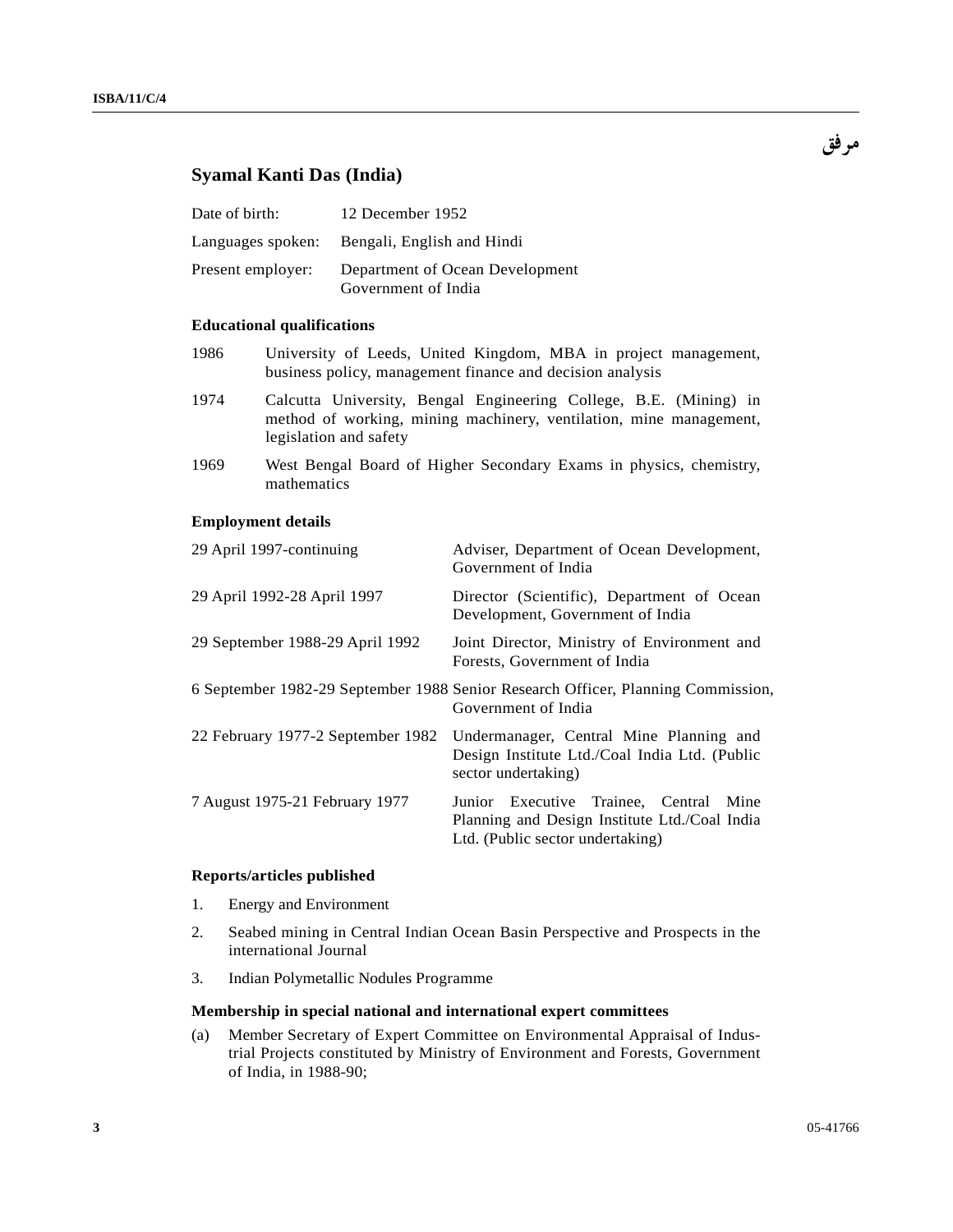- (b) Member Secretary of Expert Committee on Environmental Appraisal of Mining Projects constituted by Ministry of Environment and Forests, Government of India, in 1991-92;
- (c) Elected Member of Legal and Technical Commission of International Seabed Authority from 1999 to 2001;
- (d) Leader of a delegation of scientists for formulation of collaborative work with CGGE, Gelendzhik, Russian Federation;
- (e) Leader of a delegation of scientists for implementation of collaborative programme with the Russian Federation on two occasions;
- (f) Member of high-level expert committee for restructuring of Geological Survey of India constituted by Ministry of Mines;
- (g) Member of committee constituted by Ministry of Mines for formulation of Offshore Areas Mineral (development and regulation) Act, 2002.

#### **Experience**

- Most of my assignments were in the nature of multidisciplinary task teams to develop mining and allied projects with frequent opportunities in the shaping of mining policy, regulatory and institutional mechanisms best suited for the purpose. I was involved in decision-making relating to heavy investments in mining projects, infrastructural facilities and technological upgradation.
- My experience in the Planning Commission of India provided exposure to planning of the energy sector at the national level. It involved constant dialogue with State Governments and other undertakings concerning sectoral restructuring, reform and regulatory frameworks. I also attended the meetings of a public investment board for making decisions on all major mining projects. It also enabled me to stay abreast of the latest technological advances in mining and related fields.
- My assignment in the Environment Ministry in granting environmental clearances to industrial and mining projects has exposed me to the vital environmental concerns of sustainable development associated with mining projects, including the socio-economic dimensions of land acquisition, resettlement and rehabilitation of displaced populations.
- Summing up, my experience for three decades and in different aspects (technological updating and technology transfer, financial and technical appraisal of projects, and analysis and review of international policies) of extractive industry operations in developing countries has provided me with a deep understanding of the latest developments as well as the problems associated with mining projects from the technological, safety, environmental and man management angles.

## **Details of experience and level of responsibility**

#### **Department of Ocean Development (as an Adviser) (29 April 1997-continuing)**

 As Adviser, I am responsible for planning, evaluating, monitoring, coordinating and funding the programmes of national importance in the area of marine non-living resources. Have been engaged in the formulation, implementation and monitoring of a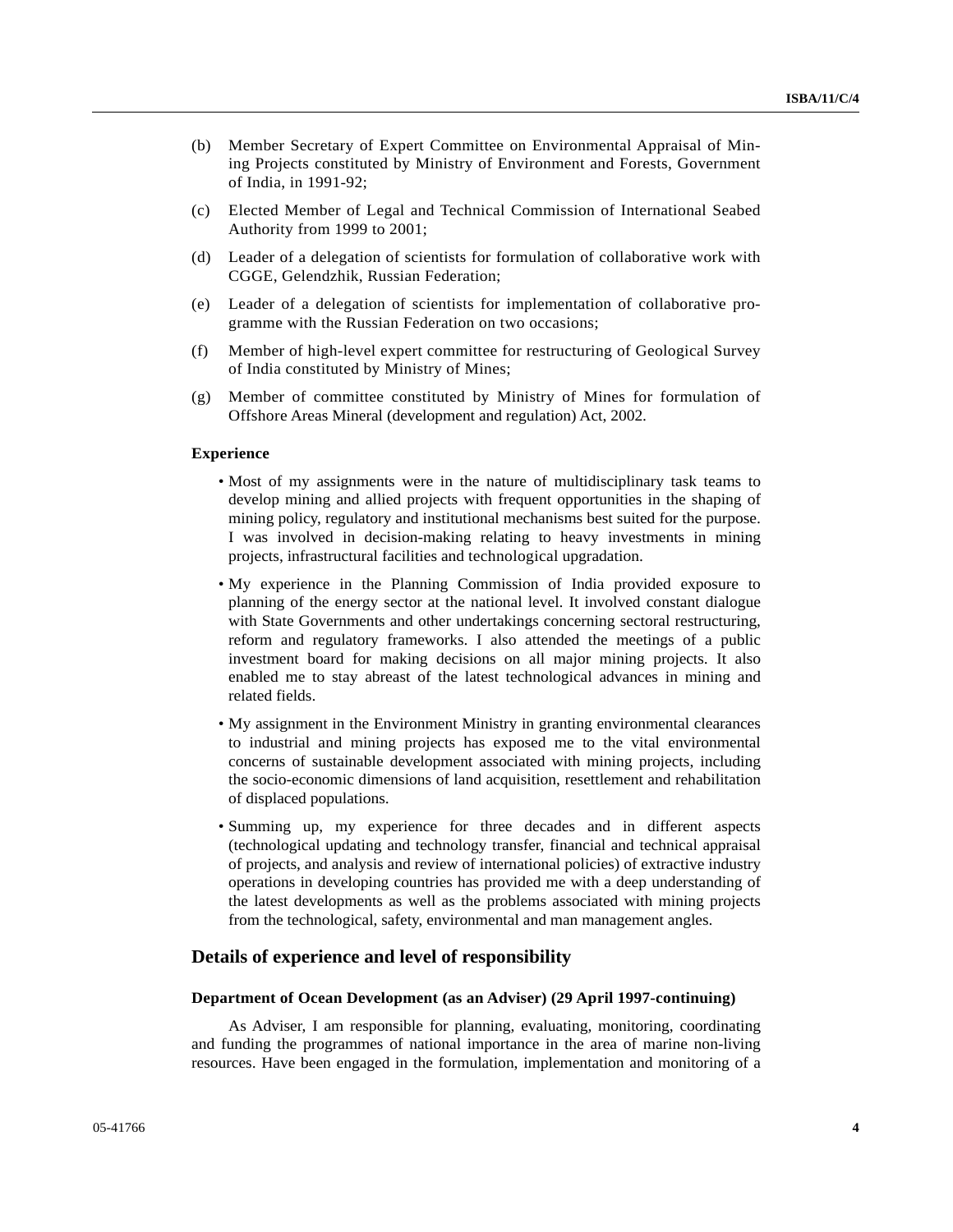national programme for marine non-living resources and development of relevant technologies. Nodal officer for the programme for the last eight years. The programme is one of the major activities pursued by the Department since inception in 1982 and continues to be so. The programme is being implemented/coordinated, keeping in view the overall regulatory measures and developments relating to oceans. The programme comprises the following components:

- (a) Survey and exploration at closer grid (5 km) at the Central Indian Ocean Basin;
- (b) Technology development for exploitation of minerals from the deep seabed;
- (c) Technology development for extraction of metals from the seabed;
- (d) Comprehensive environmental impact assessment study in the Central Indian Ocean Basin.

 The programme is being pursued also keeping in view the fulfilment of obligations of the Preparatory Commission (International Seabed Authority now) as a Registered Pioneer Investor (under resolution 11 of the Third United Nations Conference on the Law of the Sea), a status India was the first country to be accorded in 1987.

 Long-term perspective for the programme is periodically reviewed through a Board constituted for this purpose.

 Another major research and development project presently ongoing in the nonliving resources sector is the study of the Bay of Bengal Fan. This multidisciplinary programme is being executed by the multi-institutional participation of various national laboratories and universities associated in this programme.

 I was a part of a technical expert group for formulation and framing offshore mineral regulation constituted by the Ministry of Mines, Government of India. The regulation is now in force.

 I was also a part of a high-power Committee for restructuring of a geological survey of India, in line with the recommendation of the Expenditure Reforms Committee, Government of India.

#### **Department of Ocean Development (29 April 1992-28 April 1997)**

 As Director (Scientific), I was engaged in planning, monitoring, evaluating, coordinating, funding in one of the major programmes (marine non-living resources). The programme involved multidisciplinary activities like survey and exploration, mining extractive metallurgy of minerals for getting the metal values with due regard to the environmental consequences for each sub-activity. The programme involved multiinstitutional coordination. The programme is now aimed to have intermediate benefits to user industries. In order to achieve the ultimate objective, we have to develop various system, particularly deep sea mining in stages.

 A comprehensive environmental impact assessment study was commissioned in the Central Indian Ocean Basin. As a part of the comprehensive study, the baseline data collection and benthic disturbance activity have been completed. The environmental impact assessment monitoring work at the Central Indian Ocean Basin was initiated. The participating institutions/industries in this endeavour are: National Institute of Oceanography, Goa; Regional Research Laboratory, Bhubaneswar; National Metallurgical Laboratory, Jamshedpur; Bhabha Atomic Research Centre, Trombay; and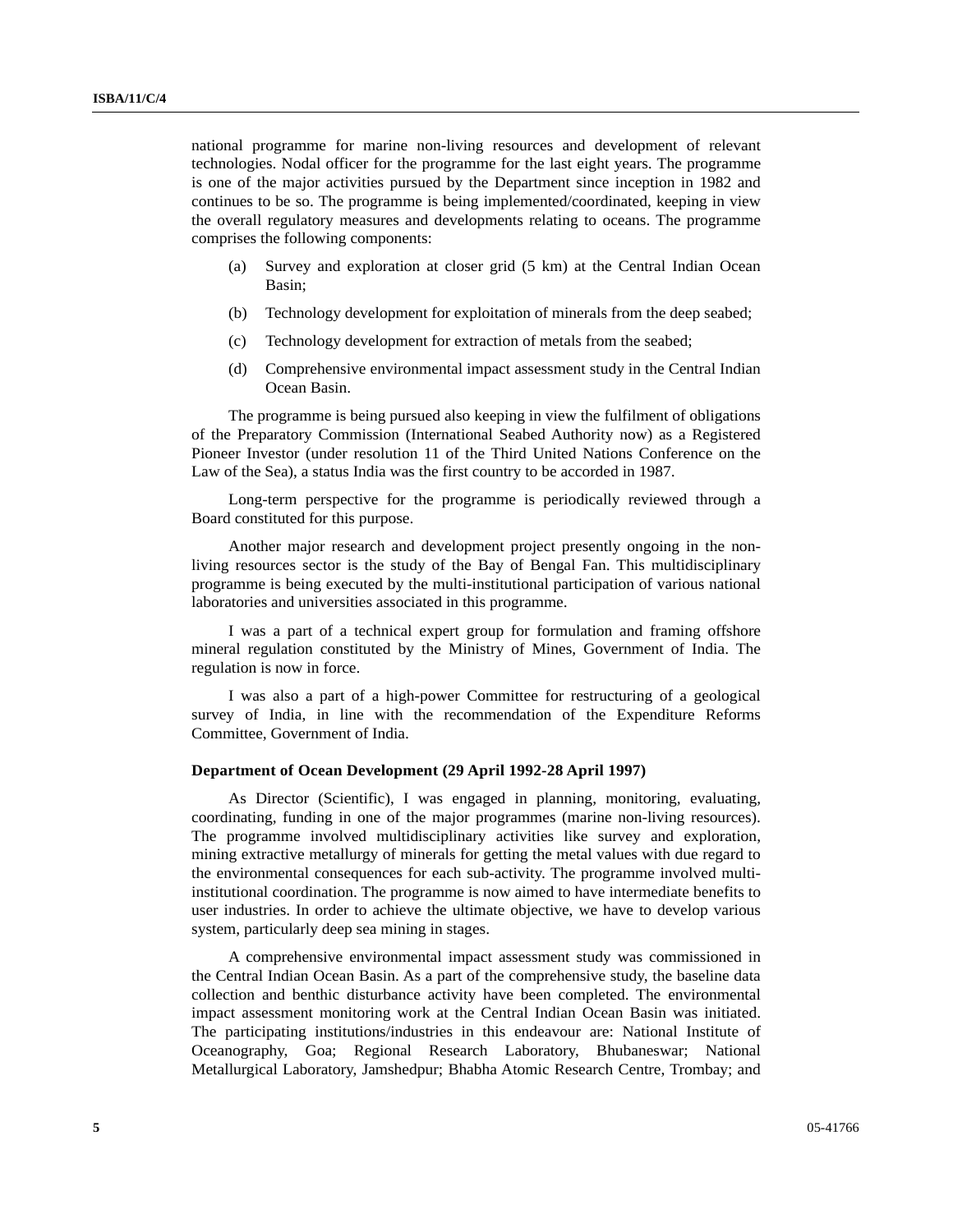Central Mechanical Engineering Research Institute, Durgapur. In addition, about 18 industries are involved in the mining technology development programme.

#### **Ministry of Environment and Forests (29 September 1988 to 29 April 1992)**

 In the Ministry of Environment and Forests, I was Joint Director and Member Secretary of the Environmental Appraisal Committee for industrial projects (oil, gas, steel, etc.) for more than two years. Subsequently, I became Member Secretary of the Environmental Appraisal Committee for mining projects. Environmental appraisal of developmental projects were carried out keeping in view the conservation of natural resources on land, coastal and offshore areas. My job was to analyse the predicted impacts of developmental projects, monitoring of approved projects from an environmental angle, storage and retrieval of data. In addition, I regularly interacted with research and technical institutions for identification of further areas for research and development and science and technology inputs, environment, ecology, recycling of resources. I was directly involved in revision of environmental guidelines of the Ministry of Environment in respect of industrial and mining projects. This revision was emphasized on public hearings with local communities regarding environmental impacts due to the projects and introduction of appropriate resettlements and rehabilitation measures in the implementation stage of the project.

#### **Planning Commission (6 April 1982 to 29 September 1988)**

 I was posted in the Energy division of the Planning Commission as Senior Research Officer. I was involved in the:

- (a) Preparation of five-year and annual plan proposals concerning the coal sector of the energy division;
- (b) Examination of the proposals received from administrative ministries for development of mining projects;
- (c) Techno-economic appraisal of projects in consultation with the Project Appraisal Division of the Planning Commission and participation in the project investment board meetings;
- (d) Demand-supply evaluation;
- (e) Development of infrastructure needs and planning for critical inputs;
- (f) Evaluation of science and technology proposals for funding and monitoring;
- (g) Coordination of approved projects and science and technology schemes under implementation.

### **Central Mine Planning and Design Institute Ltd. (November 1978 to 2 September 1982)**

 As Undermanager, the responsibility included the planning and designing of feasibility reports/detailed project reports. In underground projects, I was engaged in the designing of mining systems, ventilation circuits, etc. In open pit mining, I was involved in mine planning (with shovel dumper combination, draglines, etc.), selection of equipment, evaluation of volume of reserves, drawing balancing diagrams, etc. I also assisted the head of the division in conducting seminars, training programmes, etc.